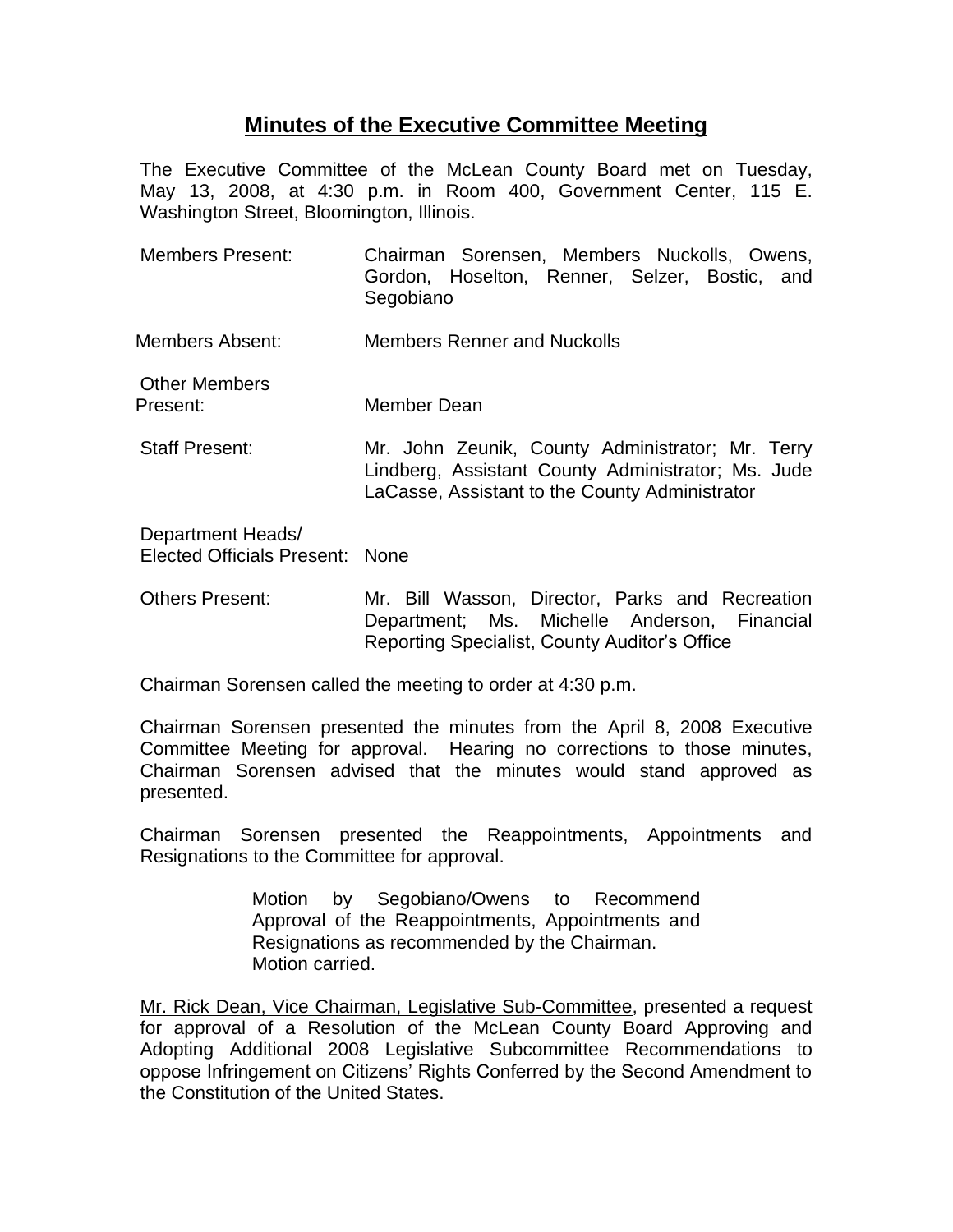Minutes of the Executive Committee May 13, 2008 Page Two

> Motion by Dean/Hoselton to recommend approval of a Resolution of the McLean County Board approving and adopting additional 2008 Legislative Subcommittee Recommendations to oppose Infringement on Citizens' Rights Conferred by the Second Amendment to the Constitution of the United **States**

Mr. Segobiano offered a substitute motion. He pointed out that this Resolution has already had two hearings before the Legislative Subcommittee. Mr. Segobiano recommended that this is an issue that deserves full discussion by the entire Board.

> Motion by Segobiano/Selzer to recommend that this Resolution be forwarded to the Full Board without discussion or recommendation.

Mr. Gordon indicated that he understands Mr. Segobiano's wish to have the full Board examine this issue. He stated that he wants to go on record today that he believes any action the Committee takes to send anything forward, with or without recommendation, is premature. Mr. Gordon advised that the Board is not in a position to make any substantive decisions regarding the Second Amendment. He noted that only the Courts of the United States, most specifically the Supreme Court, can make decisions regarding the Second Amendment. It rarely has addressed directly, as it may shortly, matters pertaining to the meaning of the Second Amendment.

Mr. Gordon suggested that this issue should be put on hold until it can be sent forward in a more substantive way. He advised that there are differing perceptions of what is the meaning of the Second Amendment. Mr. Gordon stated that, since the Supreme Court may settle a great many of those issues, he believes the County Board should wait until the Supreme Court's action. The Supreme Court has the ability to make Constitutional Law. Mr. Gordon noted that the Supreme Court also could decide to simply settle the issue at hand. The Supreme Court may only determine if the Washington, D.C. gun ban is constitutional or unconstitutional. Not knowing the authoritative decision of the U.S. Supreme Court, Mr. Gordon recommends that the Resolution not be sent forward at all.

Chairman Sorensen called for a vote on the substitute motion. Mr. Owens asked for a roll call on the motion. Chairman Sorensen advised that a "Yes" vote is to send this Resolution as presented by the Legislative Subcommittee to the full Board on Tuesday, May 20<sup>th</sup> without recommendation; a "No" vote puts the primary motion back on the floor.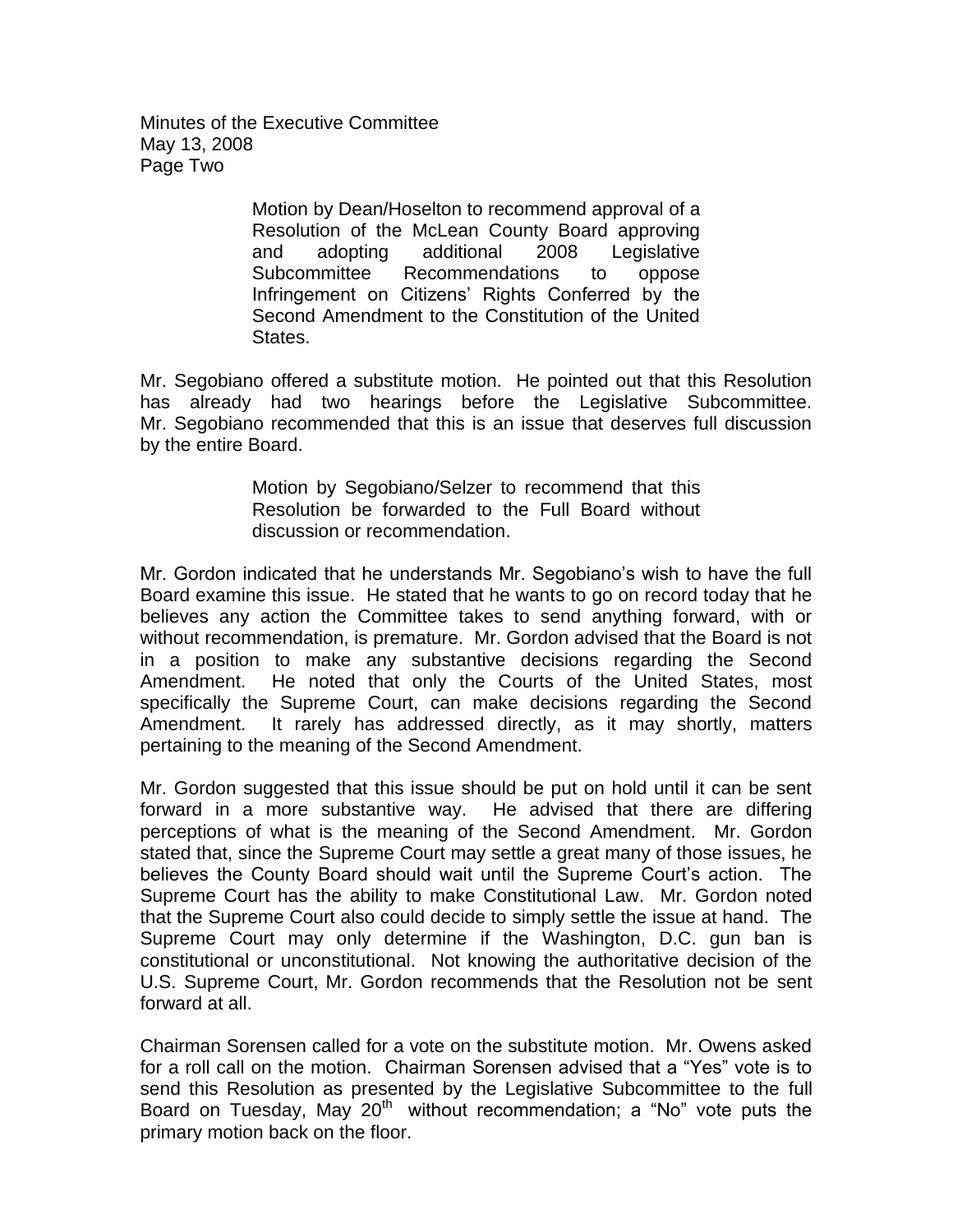Minutes of the Executive Committee May 13, 2008 Page Three

| Segobiano: | Yes |
|------------|-----|
| Gordon:    | No  |
| Owens:     | Yes |
| Bostic:    | Yes |
| Selzer:    | Yes |
| Hoselton:  | Yes |
| Dean:      | Yes |
| Sorensen:  | Yes |

Motion carried seven to one.

Mr. Dean presented a request for approval of a Resolution of the McLean County Board approving and adopting additional 2008 Legislative Subcommittee recommendation to support Full Federal Funding for Veteran's.

> Motion by Dean/Owens to recommend approval of a Resolution of the McLean County Board approving and adopting additional 2008 Legislative Subcommittee Recommendation to Support Full Federal Funding for Veteran's Healthcare.

Mr. Selzer indicated that he was hoping there would be a definition in the Resolution detailing exactly what is considered full Federal funded healthcare. He expressed concern that this is not a County issue. Mr. Selzer stated that he does not understand why some of these issues come before the County Board. He asked what is full Federal funding for Veteran's healthcare. Mr. Dean replied that Mr. Jerry Vogler, Director, Veterans Assistance Commission, came before the Legislative Subcommittee and convinced the Subcommittee that it needed to act on this Resolution.

Mr. Selzer advised that he will vote "No" on this Resolution. He stated that he does not believe that all Veteran's should receive full healthcare. Mr. Selzer indicated that he defines full healthcare as getting all healthcare free for the rest of their lives. He stated that he does not believe this issue should be debated here in McLean County. Mr. Selzer added that it is a Federal issue, not a County issue.

Mr. Segobiano agreed with Mr. Selzer, but he believes some Veterans need full healthcare benefits. He asked Mr. Zeunik if the County really has any impact on some of these issues or is it simply a matter of supporting existing or new legislation.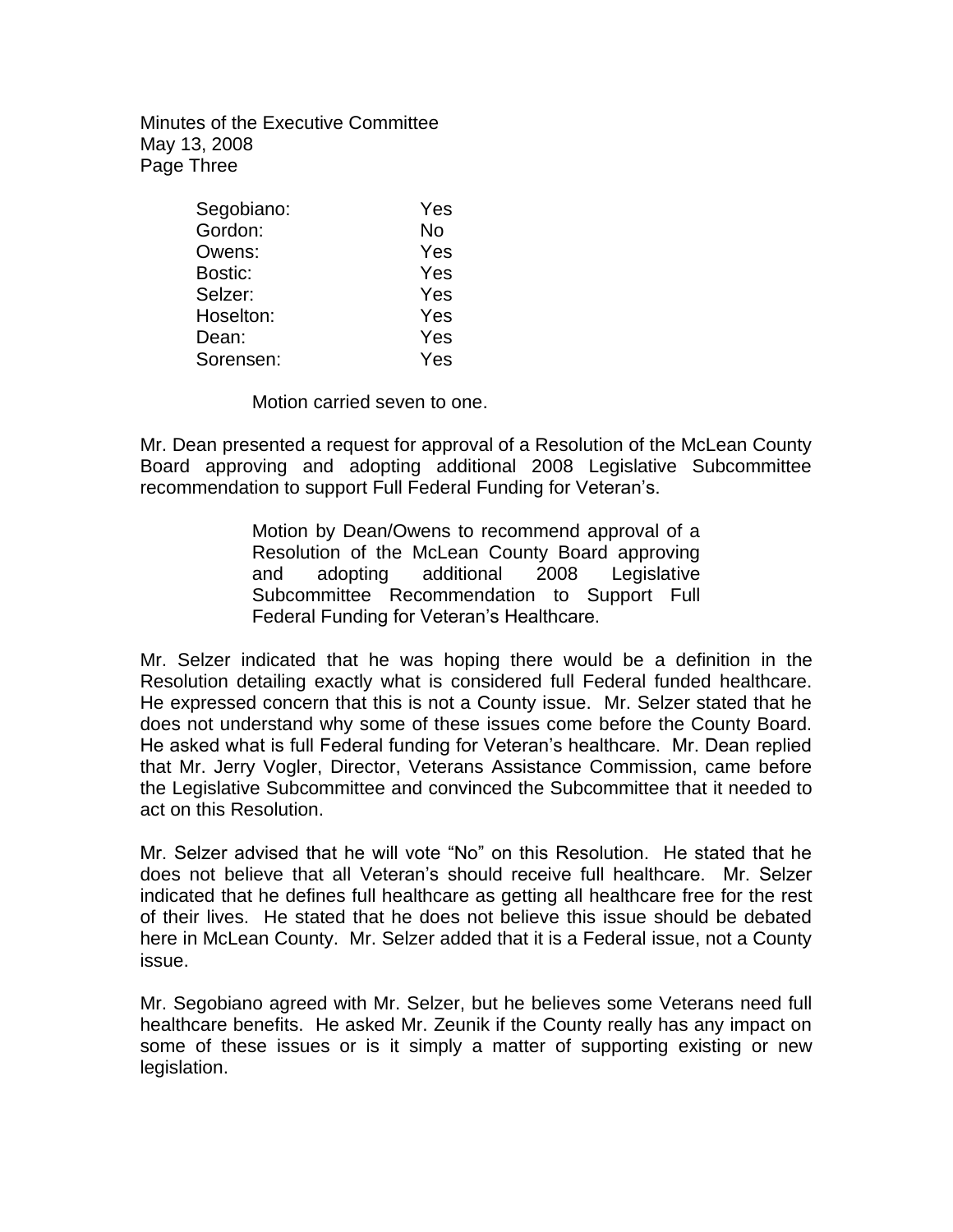Minutes of the Executive Committee May 13, 2008 Page Four

Mr. Zeunik replied that this Resolution to support full Federal funding for Veteran's healthcare grew out of an effort by Lt. Governor Pat Quinn to encourage Counties to place an Advisory Referendum on the February primary ballot earlier this year. He indicated that Lt. Governor Quinn crafted language that was intended to let the Congress and the President know how the voters in Illinois felt about funding for Veterans' healthcare. Mr. Zeunik stated that Mr. Vogler recommended against placing it on the ballot as he felt it was a political stunt that had no value and would incur additional cost to add it to the ballot. Mr. Zeunik advised that McLean County decided not to place the advisory referendum on the ballot and the matter was referred to the Legislative Subcommittee.

Mr. Zeunik noted that Mr. Vogler spoke to the Legislative Subcommittee and recommended that Veterans' healthcare funding should not be subject to the whims of appropriation every year in Washington. Rather, Veterans' healthcare funding should be a federal mandate.

Chairman Sorensen called for a vote on the motion.

Motion carried with Mr. Selzer voting "No."

Mr. Dean presented a request for approval of a Resolution of the McLean County Board approving and adopting additional 2008 Legislative Subcommittee recommendations to include funding for local Government road and bridge repairs in Capital Funding Programs.

> Motion by Dean/Hoselton to recommend approval of a Resolution of the McLean County Board approving and adopting additional 2008 Legislative Subcommittee Recommendations to include Funding for Local Government Road and Bridge Repairs in Capital Funding Programs.

Mr. Selzer stated that this is an issue that affects McLean County and one which he supports.

Mr. Segobiano asked why this did not come through the Transportation Committee. Chairman Sorensen replied that this particular issue is Legislative in nature in that it is encouraging the Legislature and the Governor to pass a Capital Bill that includes funding for local government road and bridge repairs.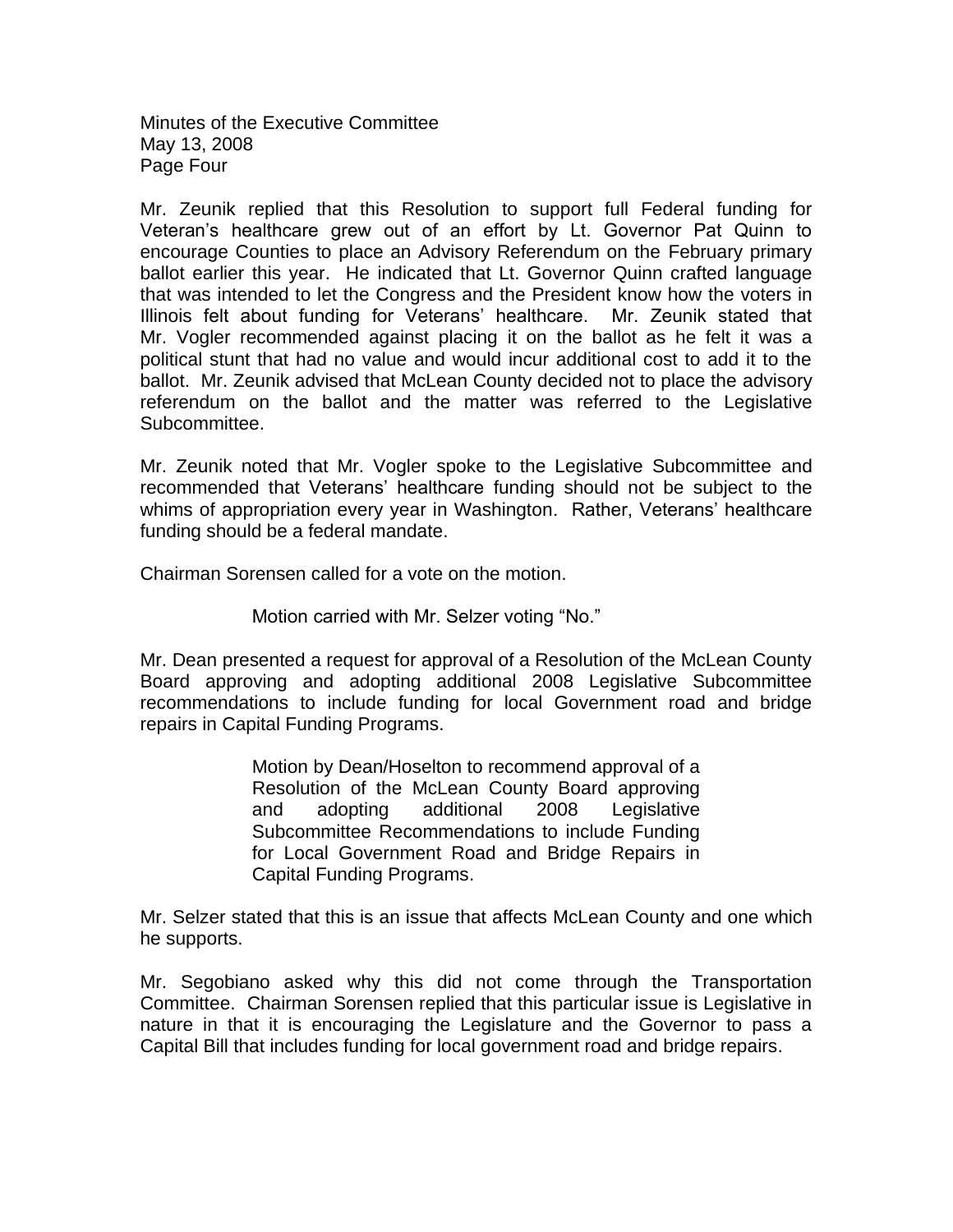Minutes of the Executive Committee May 13, 2008 Page Five

Mr. Gordon commented that this Resolution is directly related to what our State Legislature is doing, may do, can do. He pointed out that items d) and e) are less so. Mr. Gordon suggested that this is a basis for looking at what kinds of positions the County Board should support.

Mr. Dean advised that, based on the discussion held at the Legislative Subcommittee, the people who support the Second Amendment issue were concerned with our State Legislature enacting laws that would restrict people's rights in Illinois.

Chairman Sorensen called for a vote on the Motion.

Motion carried.

Chairman Sorensen asked if there were any further questions for the Legislative Subcommittee. Hearing none, he thanked Mr. Dean.

Mr. David Selzer, Chairman, Finance Committee, presented a request for approval of the Resolution Establishing the Budget Policy for Fiscal Year.

> Motion by Selzer/Bostic to recommend approval of a Resolution Establishing the Budget Policy for Fiscal Year 2009.

Mr. Selzer referred to a statement found under "12.27 Personnel" that states:

"To prepare for a potential reduction in the overall growth of County revenues as a result of the national economic slowdown and recognizing the need to manage staffing levels, the County Administrator is hereby directed to evaluate all current full-time equivalent staff levels in every County Office/Department and recommend adjustments in full-time equivalent levels."

Mr. Selzer commented that this means, in the next budget cycle, the County Administrator has been asked to justify all County positions. He advised that this Resolution does not mean there will be an employee freeze nor is it a potential lay-off for employees. It is simply a review of staffing levels.

Mr. Hoselton pointed out that the second paragraph on Page 39 begins as follows: "Every County Office/Department should review its Fiscal Year 2008 Full-Time Equivalent Staffing levels…" Mr. Hoselton would like to amend the Resolution to say "Every County Office/Department **shall** review…"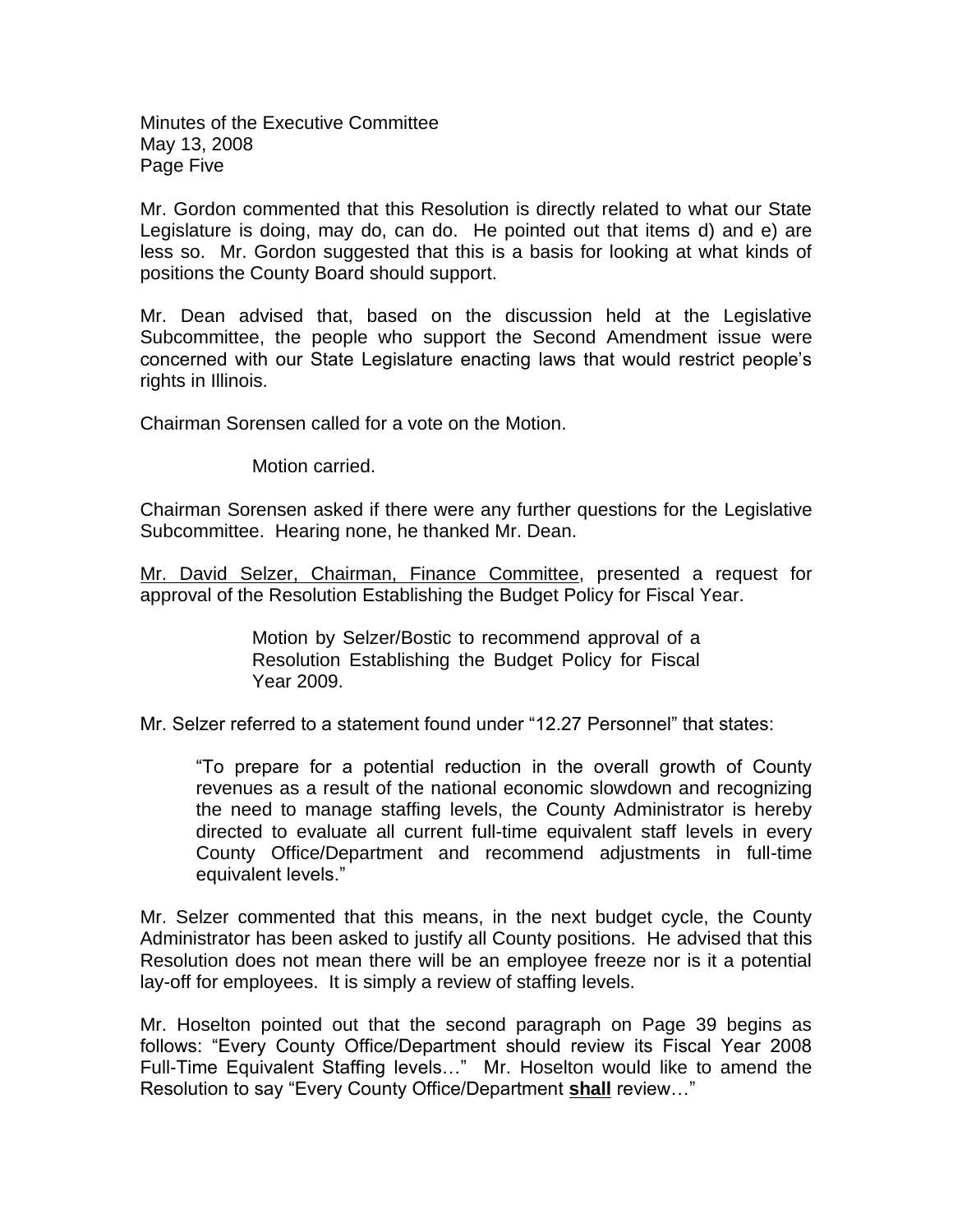Minutes of the Executive Committee May 13, 2008 Page Six

Chairman Sorensen asked if he is moving that as an amendment.

Motion by Hoselton/Segobiano to recommend approval of an Amendment to change the word **should** to **shall** on Page 39 of the Resolution Establishing the Budget Policy for Fiscal Year 2009. Motion Carried.

Chairman Sorensen asked for a vote on the original motion.

Motion Carried as amended.

Mr. Selzer presented a request for approval of a Resolution to authorize the IMRF Early Retirement Incentive Program.

> Motion by Selzer/Owens to Recommend Approval of a Resolution to Authorize the IMRF Early Retirement Incentive Program. Motion carried.

Mr. Selzer commented that there are some Department that will need to work very hard on succession planning.

Mr. Selzer presented a request for approval of an Ordinance of the McLean County Board establishing the Annual Salary of the Circuit Clerk, Coroner, County Auditor and Recorder.

> Motion by Selzer/Gordon to Recommend Approval of an Ordinance of the McLean County Board Establishing the Annual Salary of the Circuit Clerk, Coroner, County Auditor and Recorder.

Mr. Selzer advised that the salary increase was 4% in 2009 and 2010 and 4.5% in 2011 and 2012. He noted that all of the County non-union staff received a 2.5% across-the-board increase with an average step increase of 1.6% for a total of 4.1%. Mr. Selzer pointed out that the above rate increase does not exceed what any other employee receives and is less than union-represented positions.

## Motion carried.

Mr. Selzer presented a request for approval of an Ordinance of the McLean County Board setting Salaries of the Members of the McLean County Board.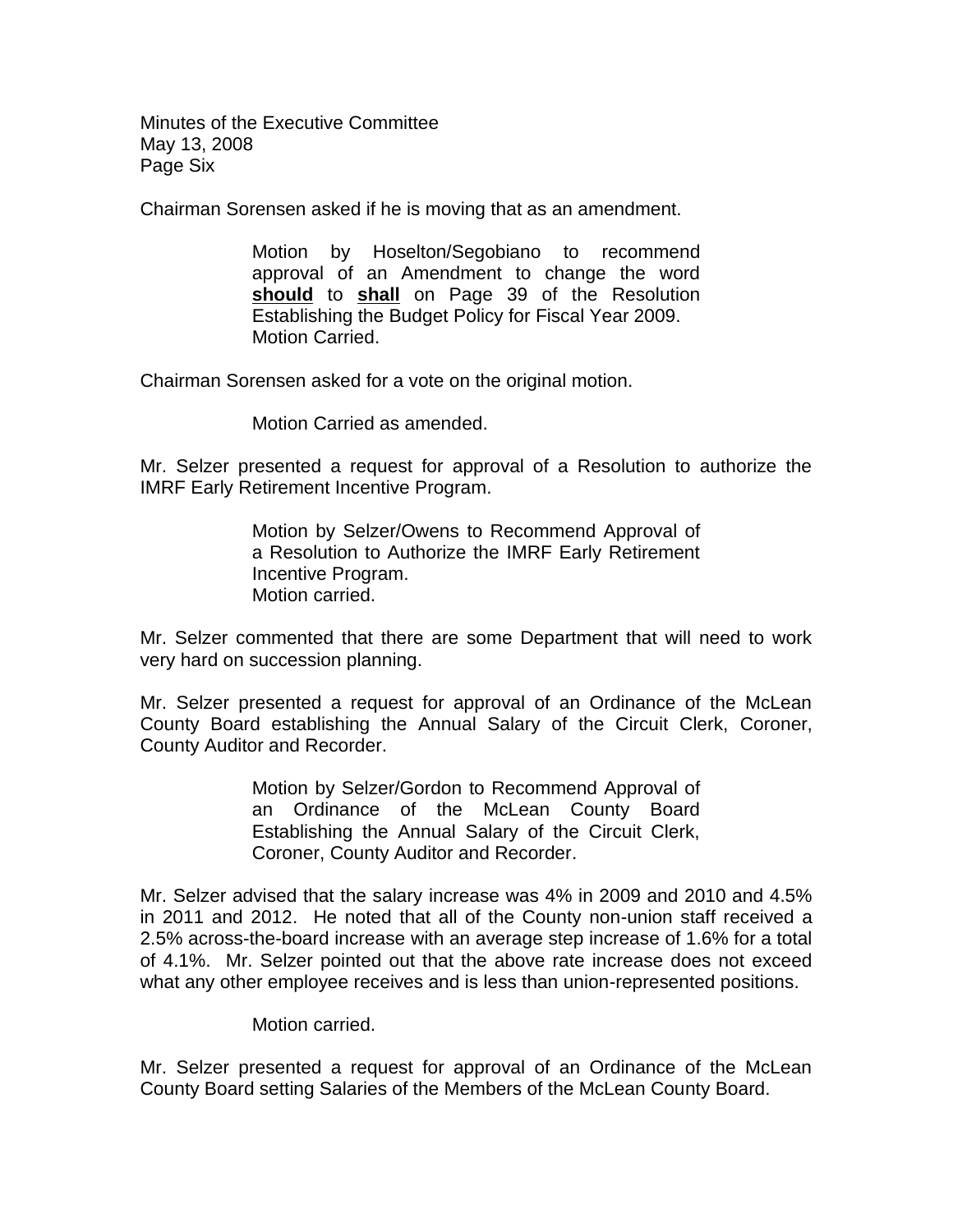Minutes of the Executive Committee May 13, 2008 Page Seven

> Motion by Selzer/Segobiano to Recommend Approval of an Ordinance of the McLean County Board setting Salaries of the Members of the McLean County Board.

Mr. Selzer stated that this is following the trend established a few years ago putting in place a 2.5% raise for County Board Members. Mr. Gordon asked for a roll call.

| Segobiano: | Yes |
|------------|-----|
| Gordon:    | Yes |
| Owens:     | No  |
| Bostic:    | No  |
| Selzer:    | Yes |
| Hoselton:  | No  |
| Dean:      | Yes |

Motion carried four to three.

Mr. Hoselton commented on item d) under "Items to be presented to the Board." He expressed concern about authorizing a salary above the maximum salary for an employee in the Recorder's Office. Mr. Hoselton indicated that this practice is becoming too prevalent within the County. He pointed out that the employee who receives a salary above the maximum salary is not always the best qualified. Mr. Hoselton stated that he does not believe an employee should receive a salary above the existing maximum salary. Mr. Selzer replied that he agrees with Mr. Hoselton. However, Mr. Selzer reported that this is a unique situation. He noted that an elected official has a budgeted dollar amount approved in the Adopted Budget. This item is budget neutral with no request for an additional appropriation. In addition, the salary increase is time-bound to end on December 1, 2008. Mr. Selzer explained that this is part of a transition plan in the Recorder's Office. Mr. Hoselton asked if the time limit is in the Resolution. Mr. Selzer replied that the time limit is included in the Resolution.

Mr. Owens reported that this issue was discussed very thoroughly at the Finance Committee meeting.

Chairman Sorensen asked if there were any other questions or comments. Hearing none, he thanked Mr. Selzer.

Mr. Tari Renner, Chairman, Justice Committee, was unable to attend the meeting. Mr. Ben Owens presented a request for approval of the continuation of a Department of Justice Bulletproof Vest Partnership Grant of \$4,110.00 for the Sheriff's Department.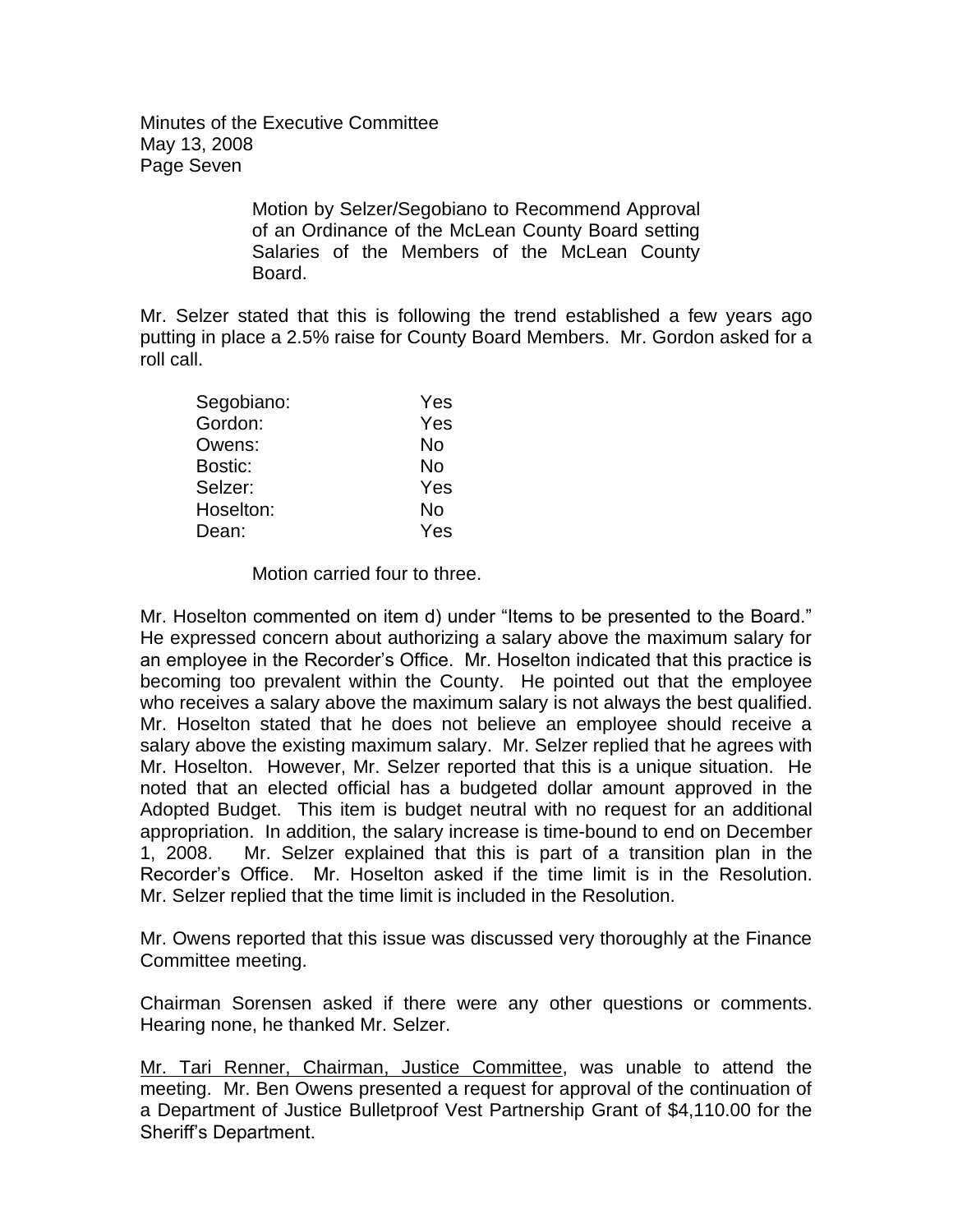Minutes of the Executive Committee May 13, 2008 Page Eight

> Motion by Owens/Dean to Recommend Approval of the Continuation of a Department of Justice Bulletproof Vest Partnership Grant of \$4,110.00 for the Sheriff's Department. Motion carried.

Mr. Owens presented a request for approval of the continuation of an Illinois Department of Transportation (IDOT) Grant of \$22,176.00, Holiday Mobilization 2009, for the Sheriff's Department.

> Motion by Owens/Hoselton to Recommend Approval of the Continuation of an Illinois Department of Transportation (IDOT) Grant of \$22,176.00, Holiday Mobilization 2009, for the Sheriff's Department.

Mr. Selzer asked what is Holiday Mobilization. Mr. Zeunik explained that this grant allows the Sheriff's Department to hire back additional Deputies to patrol the County roads over specific holidays to increase DUI and traffic enforcement.

Motion carried.

Mr. Owens presented a request for approval of First Renewal of the Intergovernmental Agreement between the Department of Healthcare and Family Services and McLean County Office of the Chief Judge of the Eleventh Circuit Court.

> Motion by Owens/Bostic to Recommend Approval of First Renewal of the Intergovernmental Agreement between the Department of Healthcare and Family Services and McLean County Office of the Chief Judge of the Eleventh Circuit Court. Motion carried.

Chairman Sorensen asked if there were any additional comments or questions. Hearing none, he thanked Mr. Owens.

Mr. George Gordon, Chairman, Land Use and Development Committee, reported that the Land Use and Development Committee brings no items for action to the Executive Committee.

Chairman Sorensen asked if there were any questions. Hearing none, he thanked Mr. Gordon.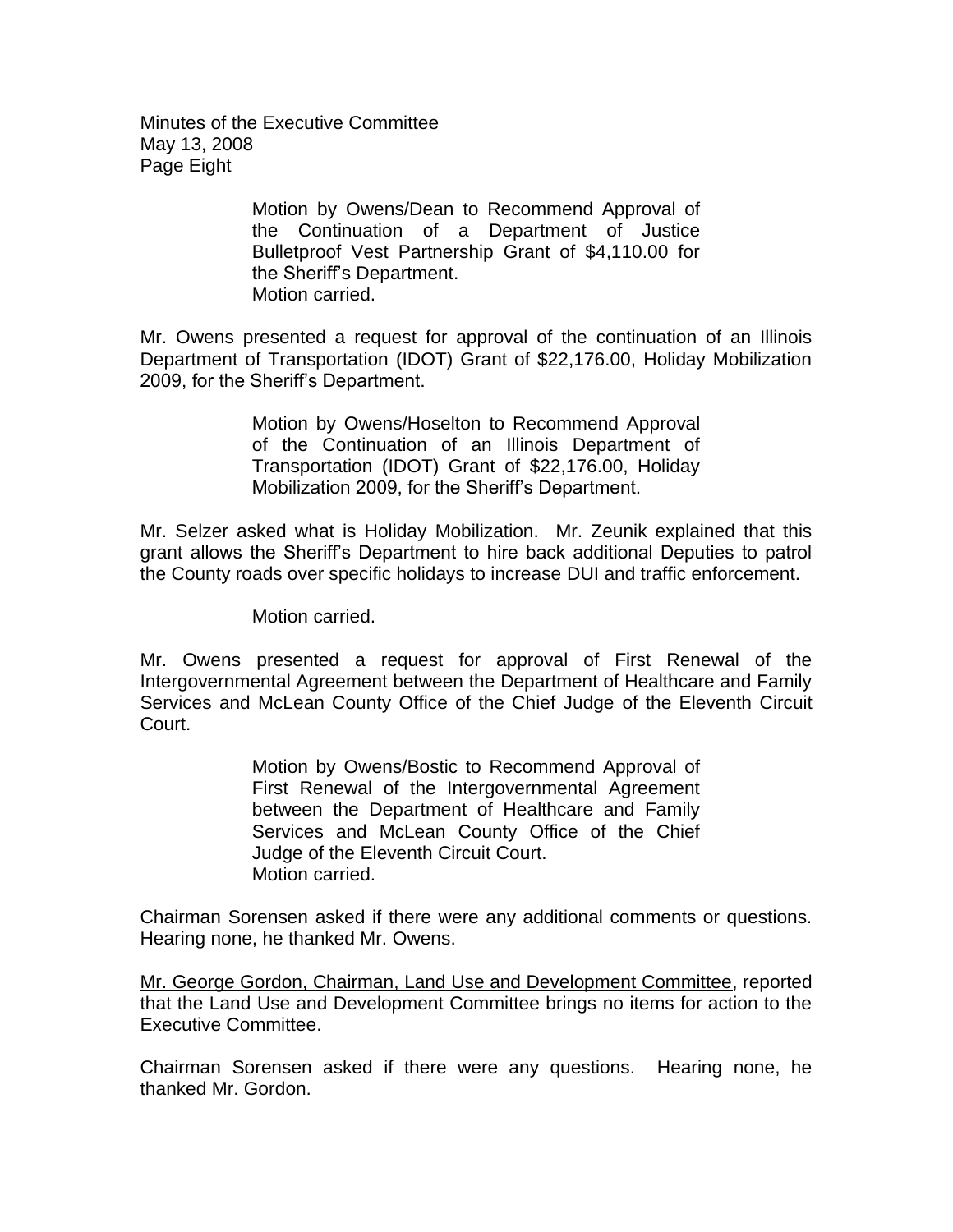Minutes of the Executive Committee May 13, 2008 Page Nine

Ms. Diane Bostic, Chairman, Property Committee, reported that the Property Committee brings no items for action to the Executive Committee.

Chairman Sorensen asked if there were any questions. Hearing none, he thanked Ms. Bostic.

Mr. Stan Hoselton, Chairman, Transportation Committee, reported that the Transportation Committee brings no items for action to the Executive Committee.

Chairman Sorensen asked if there were any questions or comments. Hearing none, he thanked Mr. Hoselton.

Mr. John Zeunik, County Administrator, reminded the Committee that, during the preparation of the 2008 Budget, this Committee and the full Board approved his recommendation to delete the .80 full-time equivalent Human Resources Assistant and to add a .83 full-time equivalent Director of Administrative Services. Mr. Zeunik indicated that this change was made for two reasons. First, Ms. Lucretia Wherry the current Human Resources Assistant decided to be a full-time stay-at-home Mom, and, second, the position of Director of Administrative Services allows for succession planning in the Administrator's Office. Mr. Zeunik noted that Mr. Terry Lindberg, Assistant County Administrator, and he are both nearing retirement. The position of Director of Administrative Services was posted internally within the County, and it was advertised in *The Pantagraph* and on several websites that feature administrative positions in local government, including the *NACo Jobs* website and *Government Jobs*. Mr. Zeunik advised that 18 resumes were received, including resumes from four internal candidates. After interviewing six candidates, Mr. Zeunik announced that he is pleased to advise the Committee that Mr. Wasson has accepted the position as Director of Administrative Services.

Mr. Zeunik noted that Mr. Wasson brings 23 years of experience with County Government, including 22 years as the Director of Parks and Recreation. Mr. Wasson completed his Master's Degree in Public Administration at the University of Illinois in Springfield. Mr. Zeunik advised that, during his tenure with the County, Mr. Wasson has represented the County on several significant intergovernmental projects including the Greenways Study Group, the Historic Route 66 Bike Trail Linear Park and the McLean County Abraham Lincoln Bicentennial Commission. In addition, Mr. Wasson has worked on an interim basis in the Administrator's Office handling budget and personnel matters.

Mr. Zeunik stated that Mr. Wasson's extensive experience with the County, and his superb personnel and fiscal management skills as a department head are an excellent match for this position. He added that McLean County Government and the Board will be well served by adding Mr. Wasson as a key staff member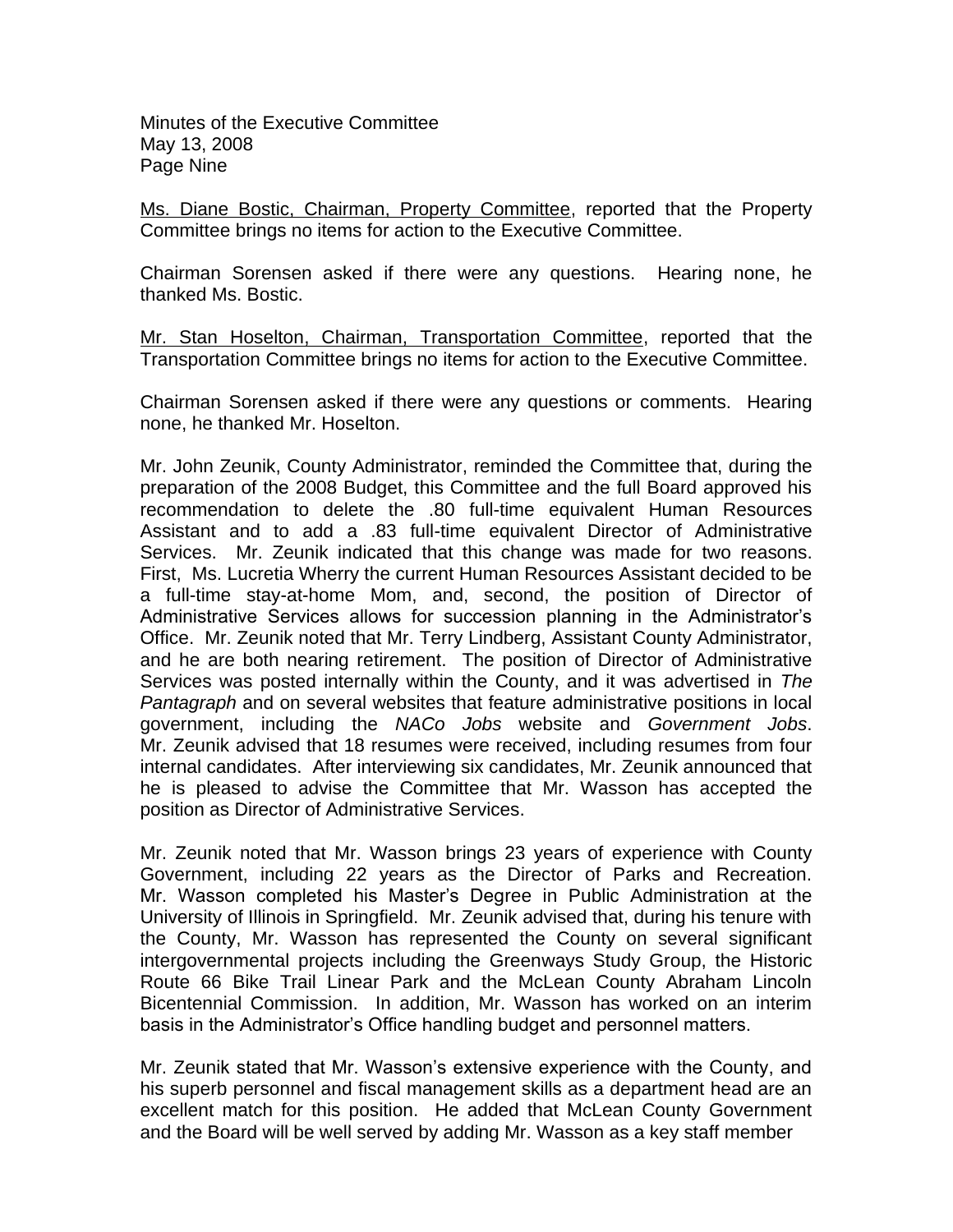Minutes of the Executive Committee May 13, 2008 Page Ten

in the Administrator's Office. Mr. Zeunik asked the Executive Committee, as the oversight committee for the Administrator's Office, to join him in welcoming Mr. Wasson to his new position as Director of Administrative Services.

Mr. Selzer asked Mr. Zeunik if he would clarify the five areas that County Government should have authority over. Mr. Selzer indicated that he believes the five areas are: roads, courts, taxes, vital records and public health. Mr. Zeunik replied that those are the five general areas that he talks about when looking at the functions of County Government. Everything that the County Government does and is empowered to do as an agent of the State fits under one of those five categories.

Mr. Selzer requested that Mr. Zeunik prepare a statement on the purpose of County Government to share with Members of the County Board.

Ms. Bostic reported that last Thursday night was the McLean County Extension Foundation Board meeting. She noted that, by virtue of being on the County Board, she sits on the McLean County Extension Foundation Board. Ms. Bostic referred to the headlines in the news where the Governor had axed funding for Extension Programs state-wide. Ms. Bostic indicated that she asked Mr. Don Meyer, Extension Advisor, University of Illinois Extension, how much help was received from the University of Illinois (U of I) to get that turned around so the Governor would release the funding and get it flowing back out to the Extension offices. She advised that Mr. Meyer replied that no help was received from the U of I. In fact, Mr. Meyer told Ms. Bostic that the "powers that be" in the State Government had called the University of Illinois and told them to say nothing or their funding would be in jeopardy. Ms. Bostic indicated that the U of I called Don Meyer and told him not to speak to the press and he was not to convene a meeting of his Foundation Board to discuss the matter, but to say nothing or it could affect funding in the future. She advised that, by the time they sat down at the Thursday meeting, the Governor had backed off and said the funding would be released. Ms. Bostic indicated that she finds the entire issue very disturbing.

Ms. Bostic asked if the County's legislative lobbying group is doing anything. Chairman Sorensen replied that the people he has met with, including the lobbyists and other chairmen of County Boards who are members of Metro Counties, are all dumbfounded. He noted that our lobbyist, who is a fixture in Springfield for Metro Counties, referred to Springfield, that is, the legislative process, as the most dysfunctional legislature he has ever seen.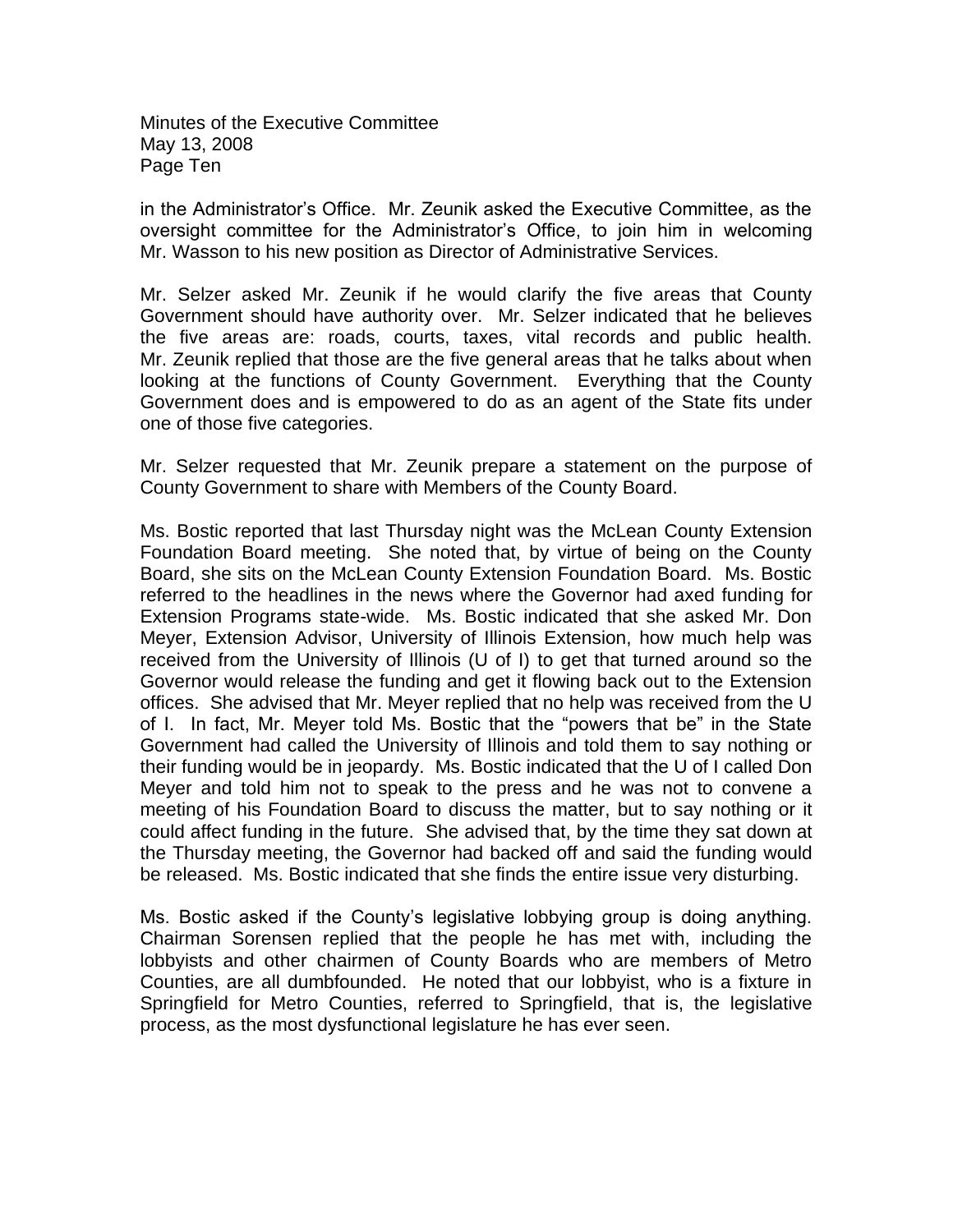Minutes of the Executive Committee May 13, 2008 Page Eleven

Ms. Bostic pointed out that Extension levies a property tax through the County. They will hold the requested levy at a cent and a half, and get their funding by those means. Ms. Bostic noted that the Extension Foundation dollars are invested through the University of Illinois and can be relied upon to take care of the budget gap. She stated that the Extension was told to budget for zero State matching dollars next year.

After a discussion, the Committee concurred that this issue is all politics.

Mr. Hoselton recommended that Members of the Committee watch a television program called "Illinois Lawmakers," which airs on Wednesday night at 8:00 p.m. on Public Television.

Chairman Sorensen asked if there were any additional comments or questions.

Chairman Sorensen presented the April 30, 2008 bills as recommended and transmitted by the County Auditor for payment. The Fund Total is \$380,383.66 and the Prepaid Total is the same.